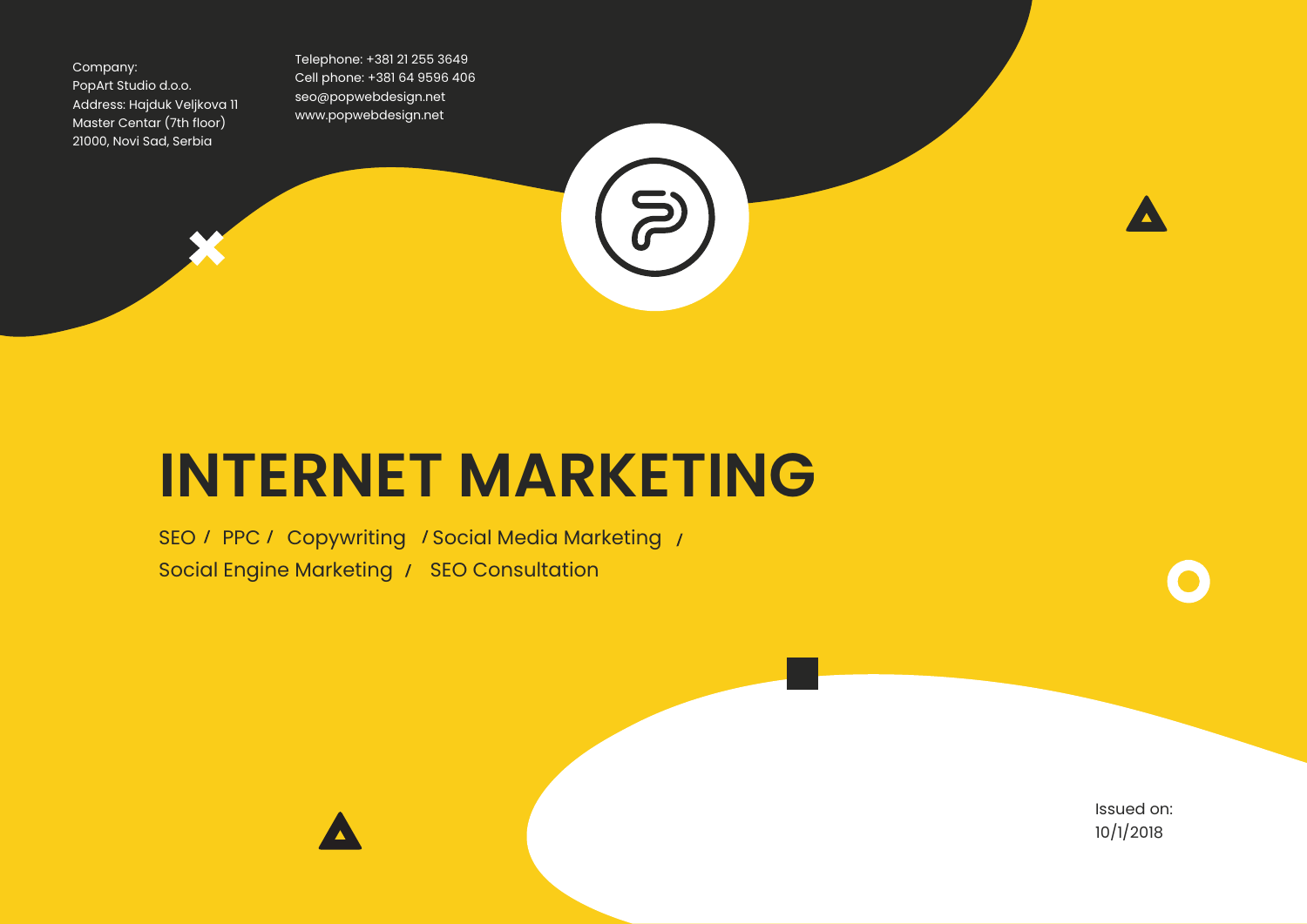# **TO SUCCEED IN BUSINESS, BE DIFFERENT, BE BOLD, BE FIRST.**

Z

×

**Kenny Marchant**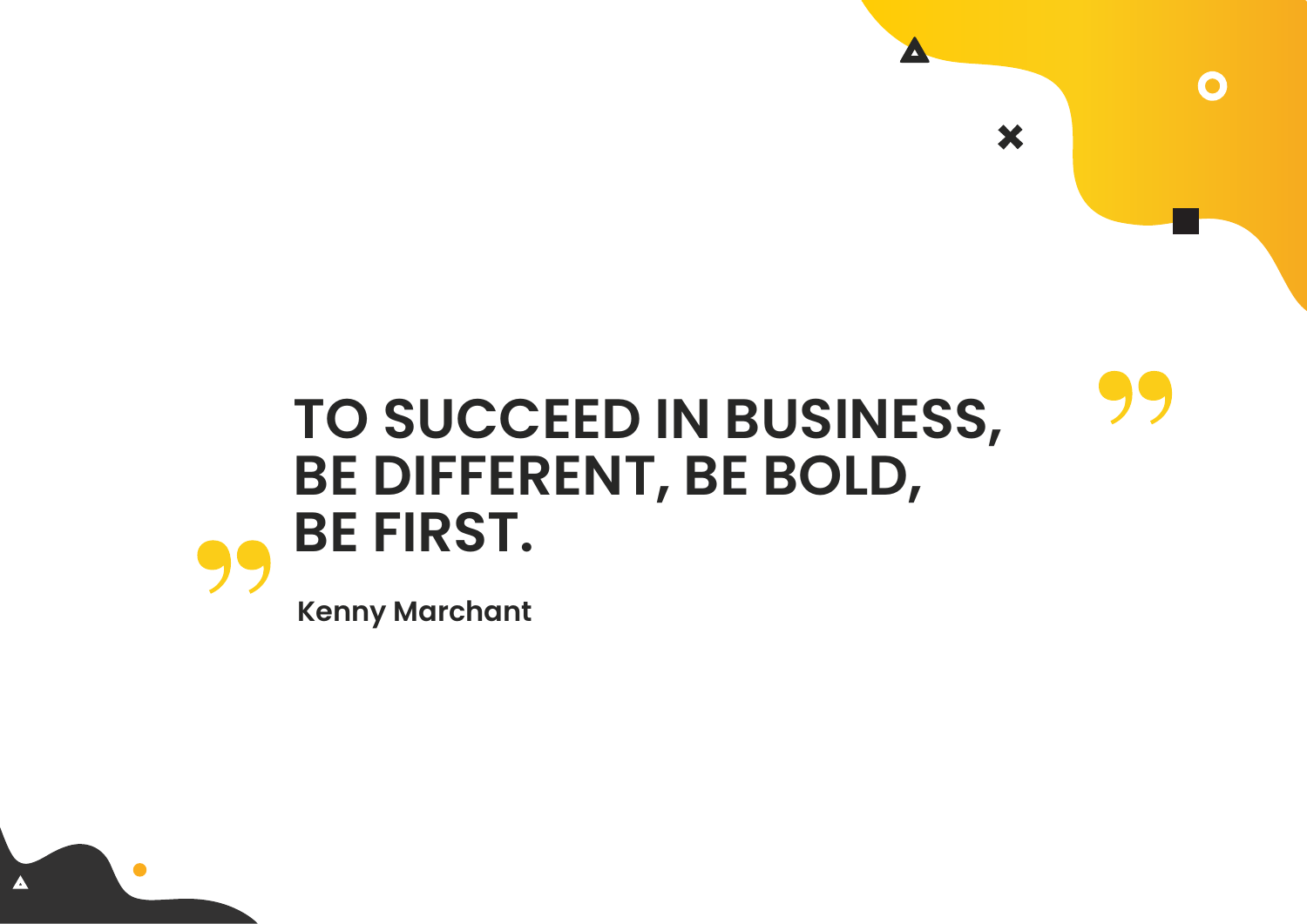## **METHODOLOGY – THE WAY WE WORK**

Good analysis and the right strategy make 99% of the success. The rest is work.

## $00000$

### **1. CONSULTATION**

From the consultation with a client, we get information about the industry they work in, their business goals, and the marketing techniques they have been using before. This kind of information is invaluable for our collaboration, representing the most important phase.

#### $\begin{array}{ccccccccccccc}\n\bullet & \bullet & \bullet & \circ & \circ & \circ\n\end{array}$ **2. ANALYSIS**

We analyze the current state of the keywords in search engine queries, as well as the whole website structure, written content, and more than 200 other factors that affect the rankings. We also analyze the competitors who are already highly ranked for the given keywords.

#### ..... **3. CHOOSING A STRATEGY**

Creativity and a sense for the right opportunities are the virtues of a successful internet marketing specialist. We would recognize the weaknesses, as well as the qualities and potential chances, and we would create a strategy that could bring up the most positive results.

#### ..... **4. IMPLEMENTATION**

SEO – website optimization is not a process that brings immediate results. It takes a lot of hours, days, and months of carefully dedicated work for results to be seen.

#### **5. REPORTING** .....

We make the evidence of every activity that we do, so the campaigns that we lead are completely transparent. We also send detailed reports that show changes and improvements.

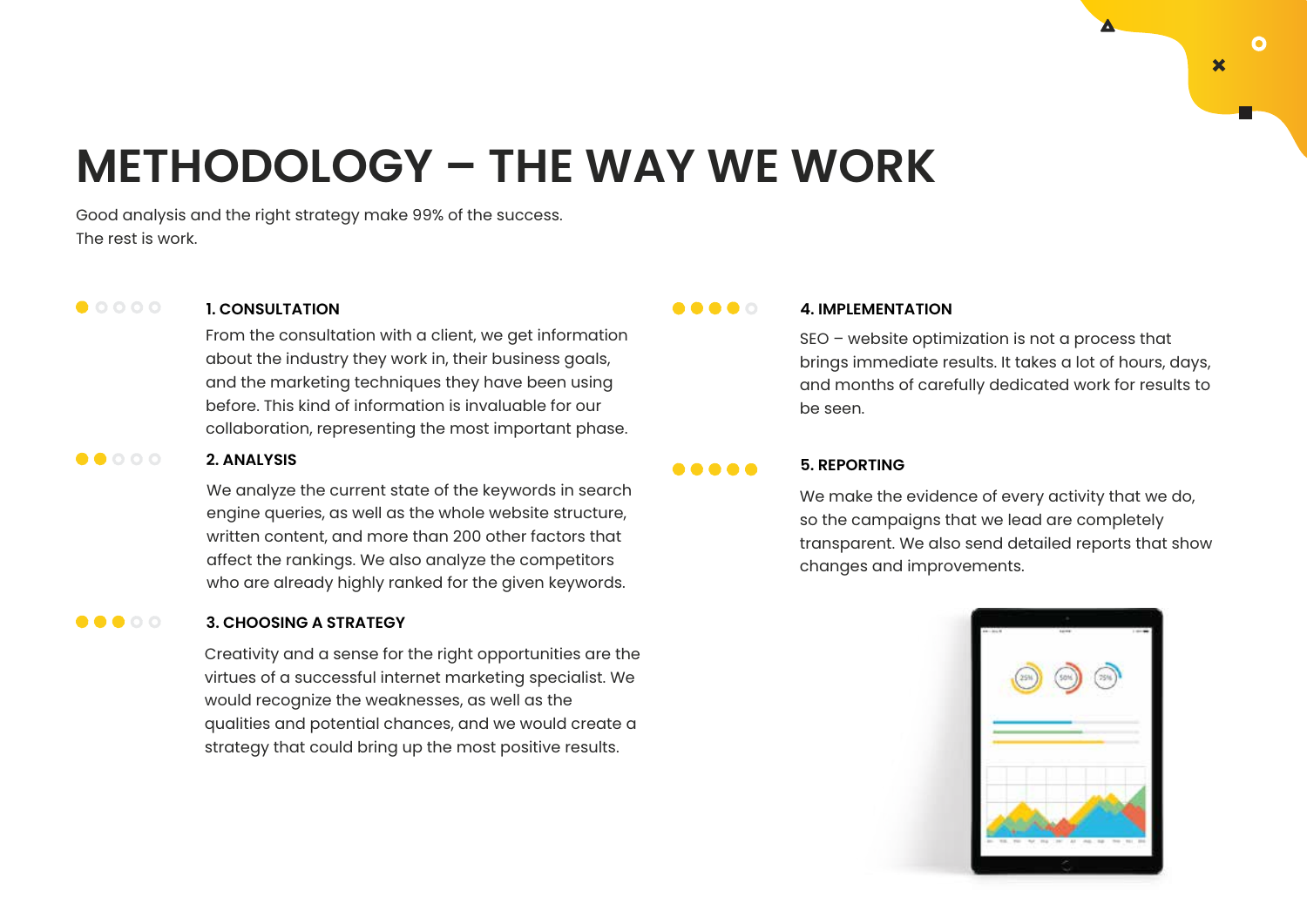

## **SEO: WEBSITE OPTIMIZATION SERVICES**

Digital agency PopArt Studio works only with allowed, "white-hat" SEO techniques and practices, which means that we base our work exclusively on the official recommendations from Google.



Every SEO project can be split into two phases, with every phase having its own subphases.

The first phase of the SEO project includes technical SEO, referencing an on-page SEO. Within this phase, there are several subphases:

- Keyword analysis
- Competition analysis
- Technical website analysis
- Implementation of technical elements

The second phase includes the website promotion, referencing to the off-page SEO. Within this phase, there are following subphases:

- Creating a promotional strategy
- Gathering relevant resources for the online promotion
- Applying the activities within the strategy

It is important to know that the more months there are for the SEO execution, the more visible results would be. Depending on the size of a website and the number of hours per month needed to make your website totally complied with SEO rules, and in order to achieve the most satisfying results, we offer several different packages.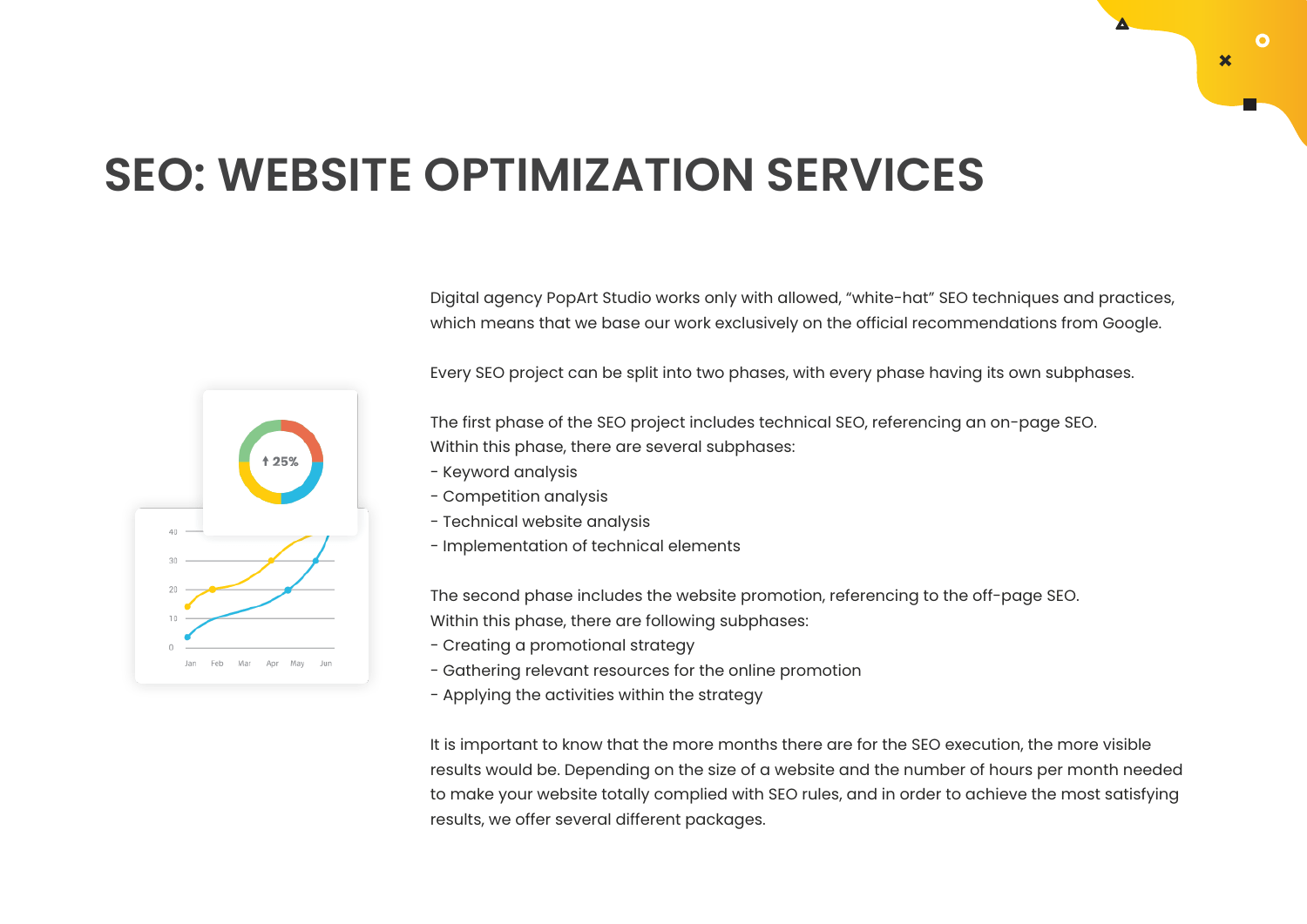| <b>PACKAGE</b>                                                 | <b>Starter SEO</b>      | <b>Local Winner</b>     | <b>SEO Professional</b> | <b>SEO Corporate</b> | <b>Customized SEO</b> |
|----------------------------------------------------------------|-------------------------|-------------------------|-------------------------|----------------------|-----------------------|
| Price                                                          | 390€                    | 555€                    | 699€                    | 849€                 | optional €            |
| Number of hours per month included in the price                | 20                      | 30                      | 40                      | 50                   | $70+$                 |
| Number of keywords included                                    | up to 5                 | up to 10                | up to 15                | up to 30             | $30+$                 |
| <b>INITIAL (DEEP) ANALYSIS</b>                                 |                         |                         |                         |                      |                       |
| Deep SEO analysis of the website                               | $\checkmark$            | ✓                       | $\checkmark$            | $\checkmark$         | $\checkmark$          |
| <b>Keyword analysis</b>                                        | $\checkmark$            | $\checkmark$            | $\checkmark$            | $\checkmark$         | $\checkmark$          |
| <b>Competition analysis</b>                                    | $\checkmark$            | ✓                       | ✓                       | $\checkmark$         | $\checkmark$          |
| <b>Backlink analysis</b>                                       | $\checkmark$            | $\checkmark$            | $\checkmark$            | $\checkmark$         | $\checkmark$          |
| <b>ON-PAGE OPTIMIZATION</b>                                    |                         |                         |                         |                      |                       |
| Meta titles editing                                            | $\checkmark$            | $\checkmark$            | ✓                       | $\checkmark$         | $\checkmark$          |
| Meta description editing                                       | $\checkmark$            | $\checkmark$            | $\checkmark$            | $\checkmark$         | $\checkmark$          |
| Copy editing                                                   | $\checkmark$            | ✓                       | ✓                       | $\checkmark$         | $\checkmark$          |
| Schema.org markup implementation                               | <b>BASIC</b>            | $\checkmark$            | $\checkmark$            | $\checkmark$         | $\checkmark$          |
| Managing internal link structure                               | ×                       | ✓                       | $\checkmark$            | $\checkmark$         | $\checkmark$          |
| <b>Managing H-tags</b>                                         | $\checkmark$            | $\checkmark$            | $\checkmark$            | $\checkmark$         | $\checkmark$          |
| 301 redirections                                               | $\pmb{\times}$          | ✓                       | $\checkmark$            | $\checkmark$         | $\checkmark$          |
| <b>Removing duplicate content</b>                              | $\checkmark$            | $\checkmark$            | $\checkmark$            | $\checkmark$         | $\checkmark$          |
| Photo Alt-tags                                                 | $\checkmark$            | ✓                       | $\checkmark$            | $\checkmark$         | $\checkmark$          |
| Hreflang attribute implementation (for multilanguage websites) | $\pmb{\times}$          | $\checkmark$            | $\checkmark$            | $\checkmark$         | $\checkmark$          |
| Website map creation (sitemap.xml)                             | $\checkmark$            | ✓                       | $\checkmark$            | $\checkmark$         | $\checkmark$          |
| Submitting sitemap.xml to Google                               | $\checkmark$            | $\checkmark$            | $\checkmark$            | $\checkmark$         | $\checkmark$          |
| Submitting website to Bing and Google Search Console           | ✓                       | ✓                       | ✓                       | $\checkmark$         | $\checkmark$          |
| <b>Google Analytics integration</b>                            | $\checkmark$            | $\checkmark$            | $\checkmark$            | $\checkmark$         | $\checkmark$          |
| Fixing the website speed                                       | $\checkmark$            | ✓                       | $\checkmark$            | $\checkmark$         | $\checkmark$          |
| Picture optimization                                           | $\checkmark$            | $\checkmark$            | $\checkmark$            | $\checkmark$         | $\checkmark$          |
| Minification of JS and CSS                                     |                         | ✓                       | ✓                       | $\checkmark$         | $\checkmark$          |
| Google Tag Manager integration + advanced analytics            | $\mathsf{x}$            | $\pmb{\times}$          | $\checkmark$            | $\checkmark$         | $\checkmark$          |
| <b>OFF-PAGE OPTIMIZATION</b>                                   |                         |                         |                         |                      |                       |
| Total number of backlinks per month                            | up to 10                | up to 15                | up to 20                | up to 25             | up to 25              |
| <b>ARTICLE WRITING</b>                                         |                         |                         |                         |                      |                       |
| <b>Blog posts</b>                                              |                         | $\pmb{\times}$          | $\pmb{\times}$          |                      | -1                    |
| PR texts                                                       | $\times$                | $\overline{\mathbf{x}}$ | $\mathbf{1}$            | $\overline{2}$       | $\overline{2}$        |
| <b>Additonal services</b>                                      |                         |                         |                         |                      |                       |
| Google Ads - discout for managing a campaign                   | ×                       | $\pmb{\times}$          | 10%                     | 20%                  | 100%                  |
| Consultation (Skype, Viber, WhatsApp)                          | $\overline{\mathbf{x}}$ | $\overline{\mathbf{x}}$ | $\checkmark$            | $\checkmark$         | $\checkmark$          |
| Reporting (monthly)                                            | $\checkmark$            | $\checkmark$            | $\checkmark$            |                      |                       |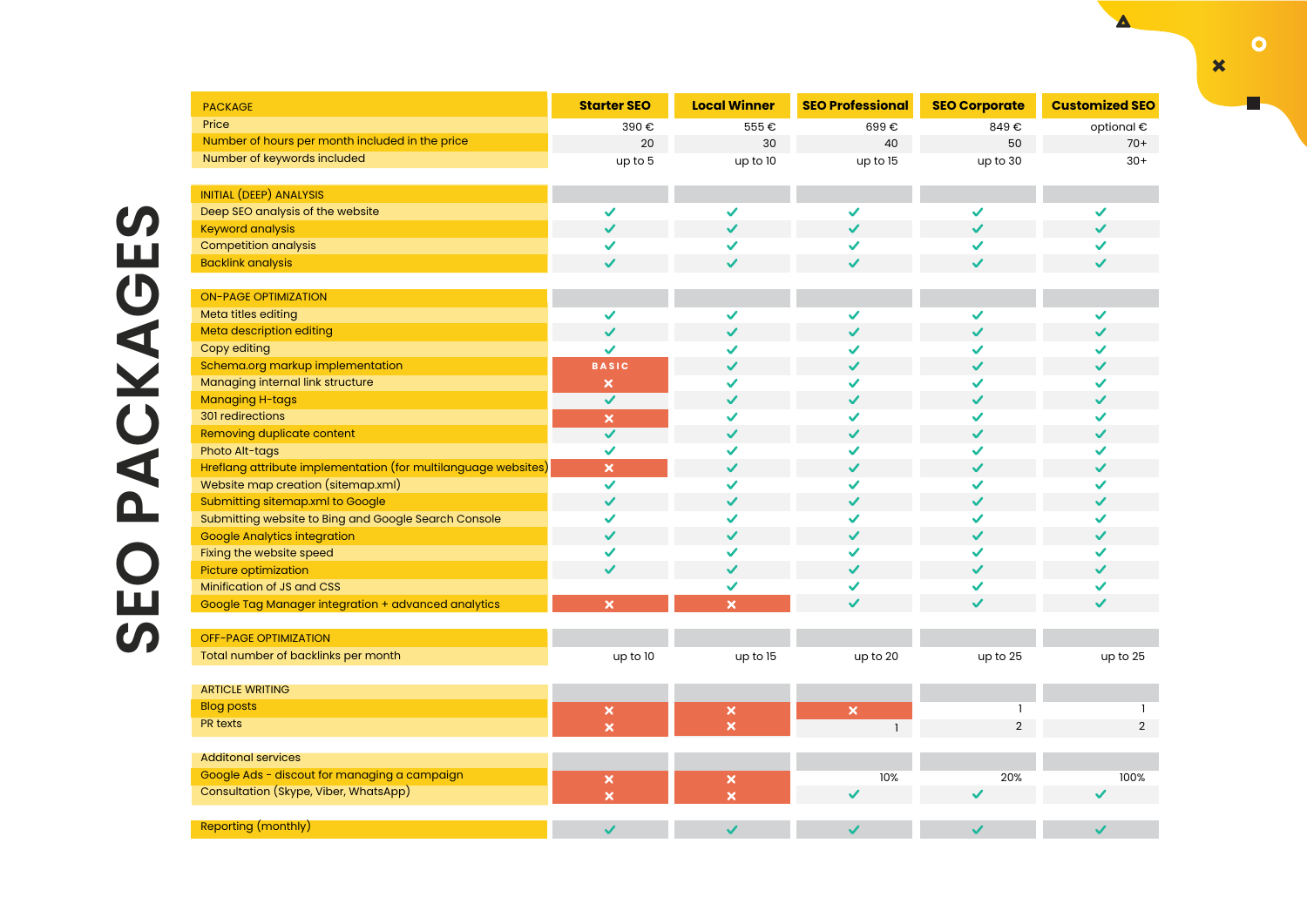## **PACKAGE DESCRIPTION**

## **1. STARTER SEO**

Local SEO is primarily for small enterprises, mainly for presentational websites, i.e. websites that consist of approximately 15 pages. Within this package, SEO specialist would dedicate 20 working hours per month on your project.

 $\Omega$ 

 $\overline{\mathbf{x}}$ 

## **2. LOCAL WINNER**

Local winner package is assigned to small and medium-sized companies, primarily to those with up to 25 pages of content. Within this package, SEO specialist would dedicate 30 working hours per month to your project. Besides that, this package also includes the optimization of up to 10 keywords.

## **3. SEO PROFESSIONAL**

SEO Professional package is designed for medium-sized companies doing business in highly competitive niches, referencing presentational websites and smaller e-shops with 50+ web pages. Within this package, an SEO specialist is available for 40 working hours per month for your project, and the package includes the optimization of up to 15 keywords.

## **4. SEO CORPORATE**

SEO Corporate package is primarily for medium-sized and large enterprises doing business globally, in highly competitive industries, mainly including complex websites and larger online shops with approximately 100+ commercial pages. Within this package, SEO specialist would dedicate 50 working hours per month to your project, and the package also includes the optimization of up to 30 keywords.

## **5. CUSTOMIZED SEO**

Customized SEO package is designed for complex websites, web applications and e-commerce companies that are doing business globally and offering products to various markets. This package includes implementation of a complex structural markup (schema.org), as well as implementation of an internal cross-linking schema. It includes an agreed plan and a specific project setup for clients and an agreed number of hours that exceeds the other packages and goes from 70h +

## **THE HIGHER THE NUMBER OF WORKING HOURS, THE LOWER THE PRICE FOR WORKING HOUR.**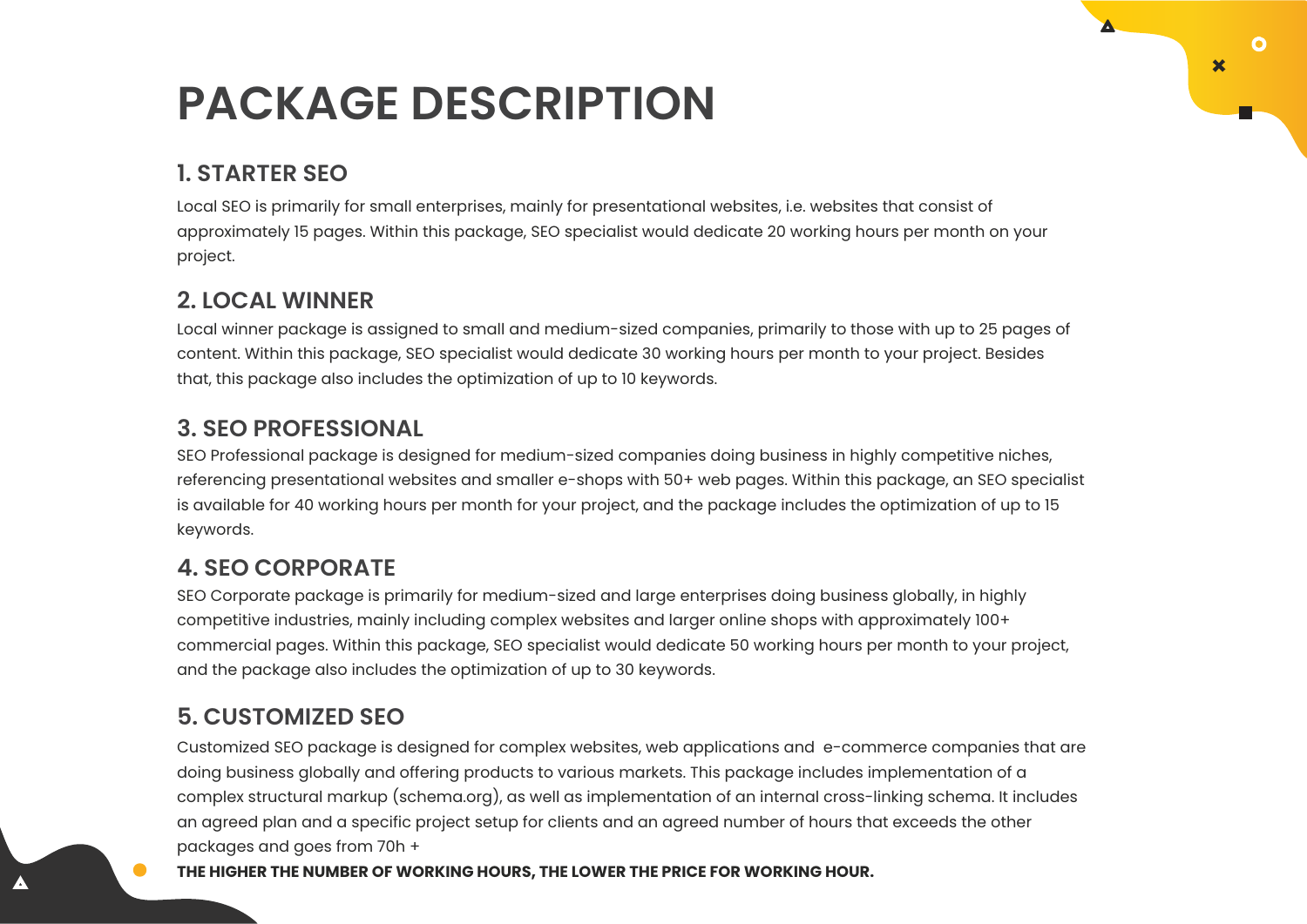## **SEO MAINTENANCE**

Clients who have used our complete SEO service, during which they got the complete analysis, creation, and implementation of a strategy that could give the quality long-term results using the best SEO techniques, have the possibility of transferring to SEO Maintenance service.

SEO maintenance refers to SEO activities that have been the most fruitful. Since almost complete SEO has been done on the website itself, now the bigger focus might be on the Google webmaster central (monitoring, errors and suggestion, tracking the certain keywords and improving them, or other kinds of creative techniques that could bring more visits and better search engine placements.

| <b>PACKAGE</b>                                      | <b>Maintenance S</b>      | <b>Maintenance M</b>      | <b>Maintenance L</b> |
|-----------------------------------------------------|---------------------------|---------------------------|----------------------|
| Price                                               | $119 \in$                 | 199€                      | 289€                 |
| Number of hours per month included                  | 5                         | 10                        | 15                   |
| Following positions of keywords                     |                           | do10                      | do 10                |
|                                                     |                           |                           |                      |
| INITIAL (DEEP) ANALYSIS                             |                           |                           |                      |
| Deep SEO website analysis                           | $\checkmark$              |                           | ✓                    |
| <b>Keyword analysis</b>                             | $\boldsymbol{\mathsf{x}}$ |                           |                      |
| <b>Competition analysis</b>                         | $\boldsymbol{\mathsf{x}}$ |                           | $\checkmark$         |
|                                                     |                           |                           |                      |
| <b>ON-PAGE OPTIMIZATION</b>                         |                           |                           |                      |
| Meta titles editing                                 | $\boldsymbol{\mathsf{x}}$ | $\boldsymbol{\mathsf{x}}$ | ✓                    |
| Meta description editing                            | $\boldsymbol{\mathsf{x}}$ | $\boldsymbol{\mathsf{x}}$ | $\checkmark$         |
| Website map creation (sitemap.xml)                  | $\checkmark$              | ✓                         | ✓                    |
| Submitting sitemap.xml to Google                    | $\checkmark$              | $\checkmark$              | $\checkmark$         |
| Submitting website to Google Search Console         |                           |                           |                      |
| Google Search Console monitoring and error checking | $\checkmark$              | $\checkmark$              | $\checkmark$         |
| Google analytics integration                        | ✓                         |                           | ✓                    |
|                                                     |                           |                           |                      |
| Reporting (monthly)                                 | $\checkmark$              |                           |                      |
|                                                     |                           |                           |                      |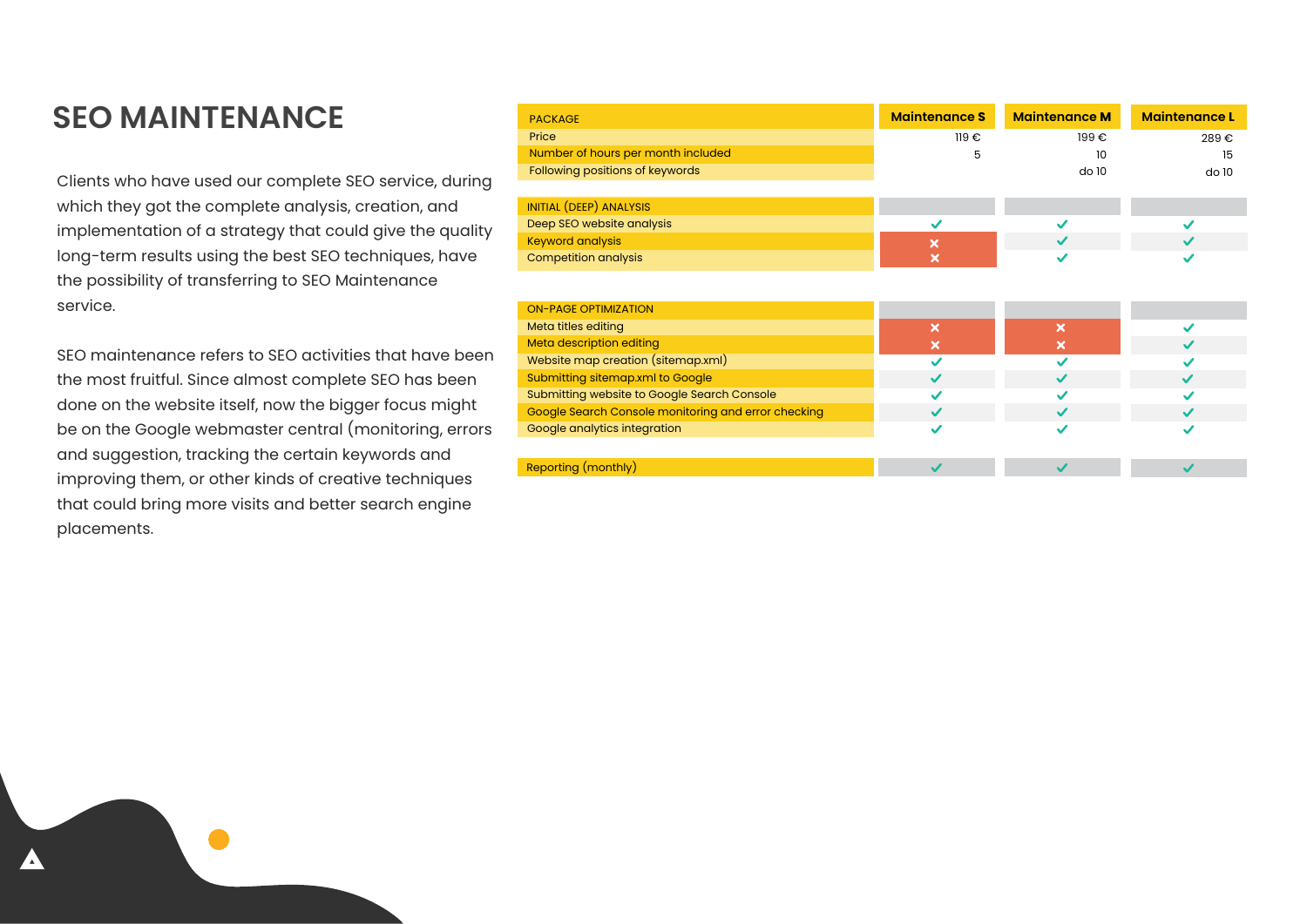# **QUALITY IS REMEMBERED LONG AFTER THE PRICE IS FORGOTTEN.**

W

×

O

**Gucci family slogan**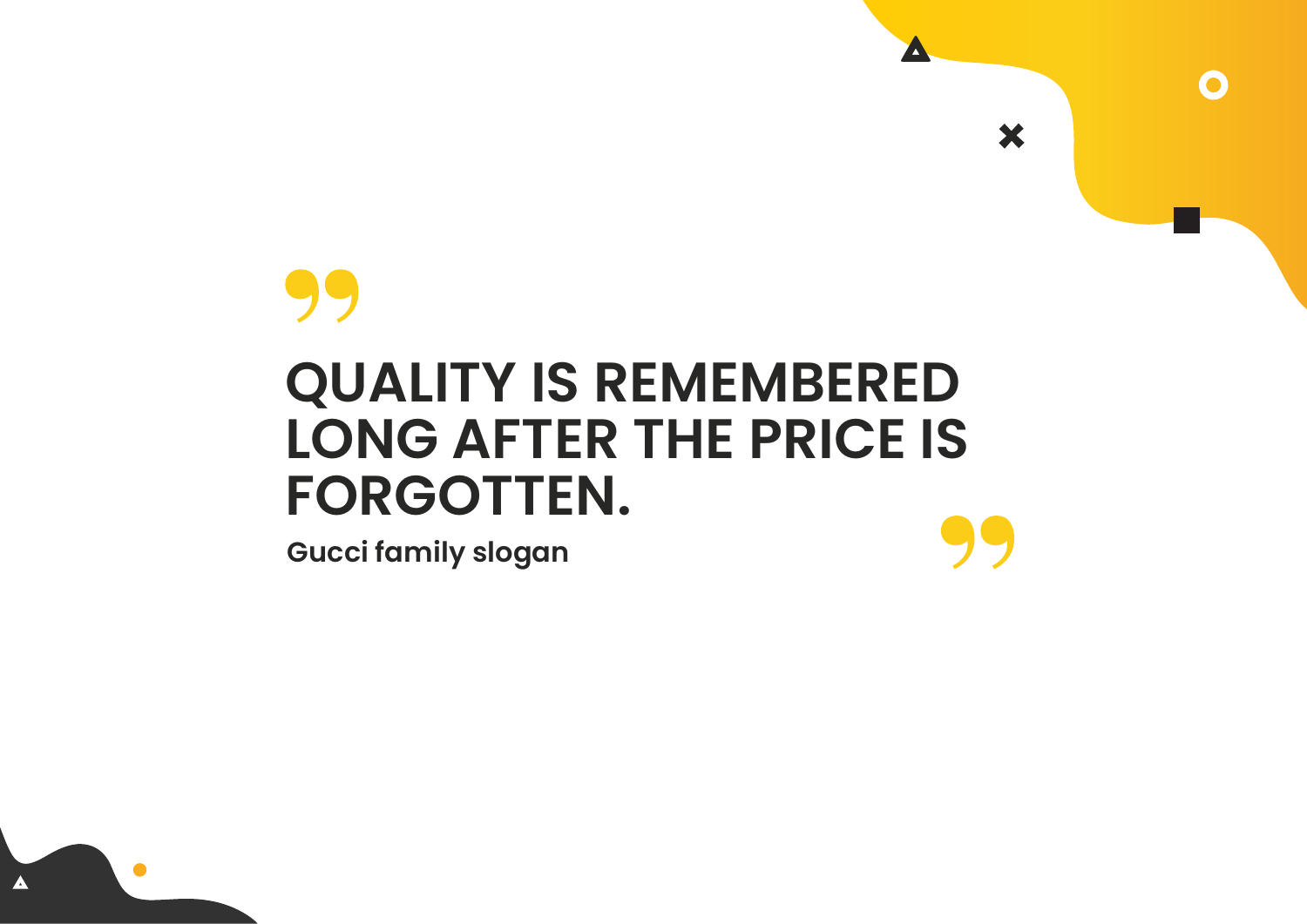

# **SEM & SMM SERVICES**

SMM (Facebook, Instagram, LinkedIn, Twitter), Google Ads, Copywriting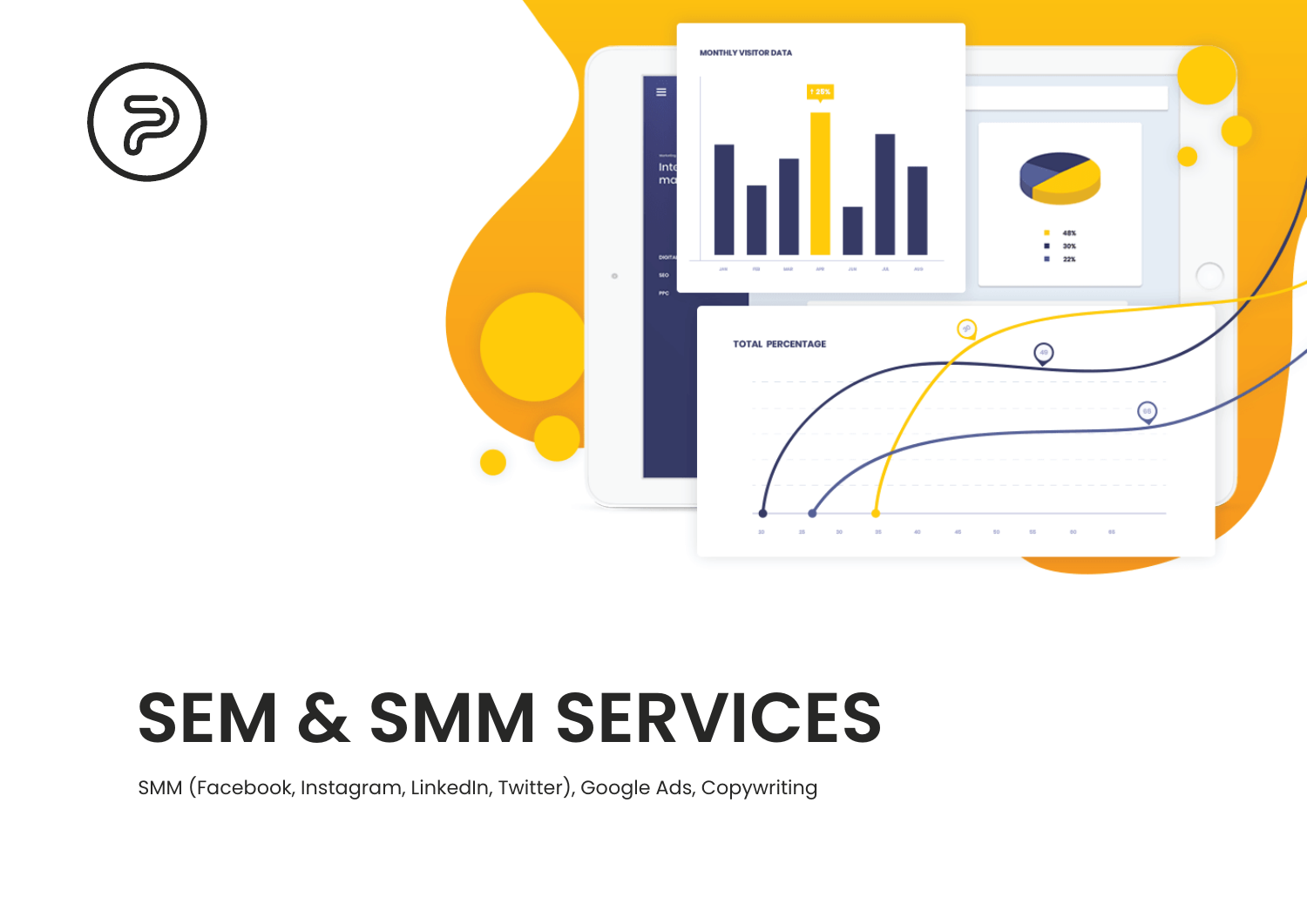# **SOCIAL MEDIA MARKETING (SMM) SERVICES**

A good marketing campaign on social media networks requires commitment. If you are new to this subject, you might think it would be enough to have a few posts per day, some occasional status updates, and a solid number of followers and likes on your page, and that would magically improve your business. The truth is far from that – you need a detailed plan and a carefully developed strategy.

Wise internet marketing experts know that, for reaching out to the maximum potential of social media, they need to listen to the audience, share only relevant messages with them, and allow others to share and expand communication on them.

As a company with almost 10 years of experience, we have a large number of clients who have used our internet marketing services and with whom we have had, and we still do have, a very successful cooperation.

Social media networks that we promote the content on:



Deciding which social network is the best for you depends on the type of your business.

If you are thinking about social media marketing service, have in mind that the actual offer would depend on your answers to the following questions:

- 1. Do you already have a page on a desired social media network, or should we create one for you?
- 2. What are you going to promote on social media networks (product/service or a personal portfolio website)?
- 3. Are you willing to pay for advertisements (PPC)?
- 4. How many times a week would you want the posts to be published on your page?
- 5. Would you provide the accompanying graphics to go along with posts, or would it be part of our creative work?

When we determine the beforementioned points, our Internet marketing specialists would consult you and help you create a social media digital campaign that could bring the best results to your website and your business.

 $\overline{\mathbf{x}}$ 

O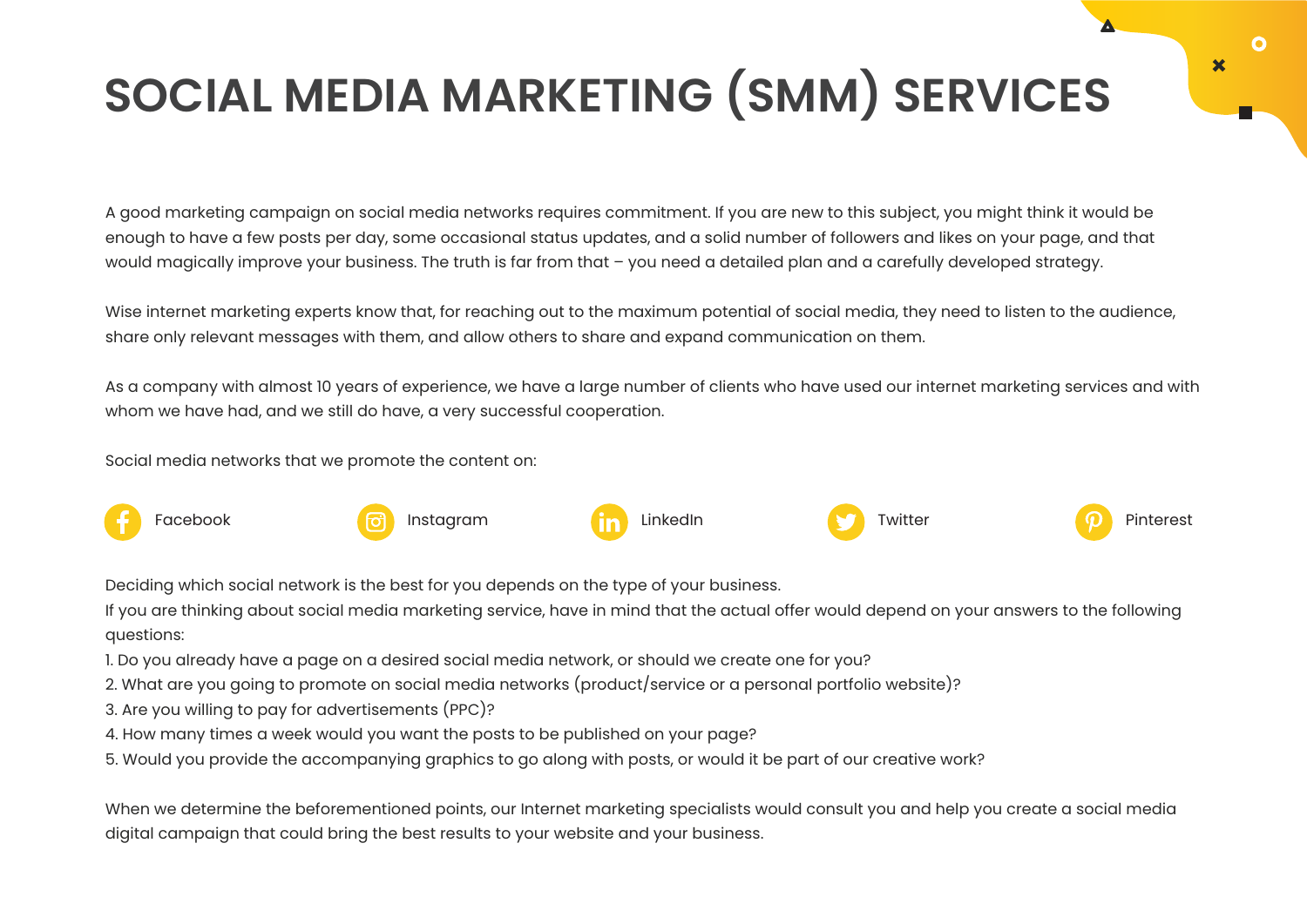# **KNOW THYSELF. KNOW THE CUSTOMER. INNOVATE.**

Z

×

 $\Omega$ 

**Beth Comstock**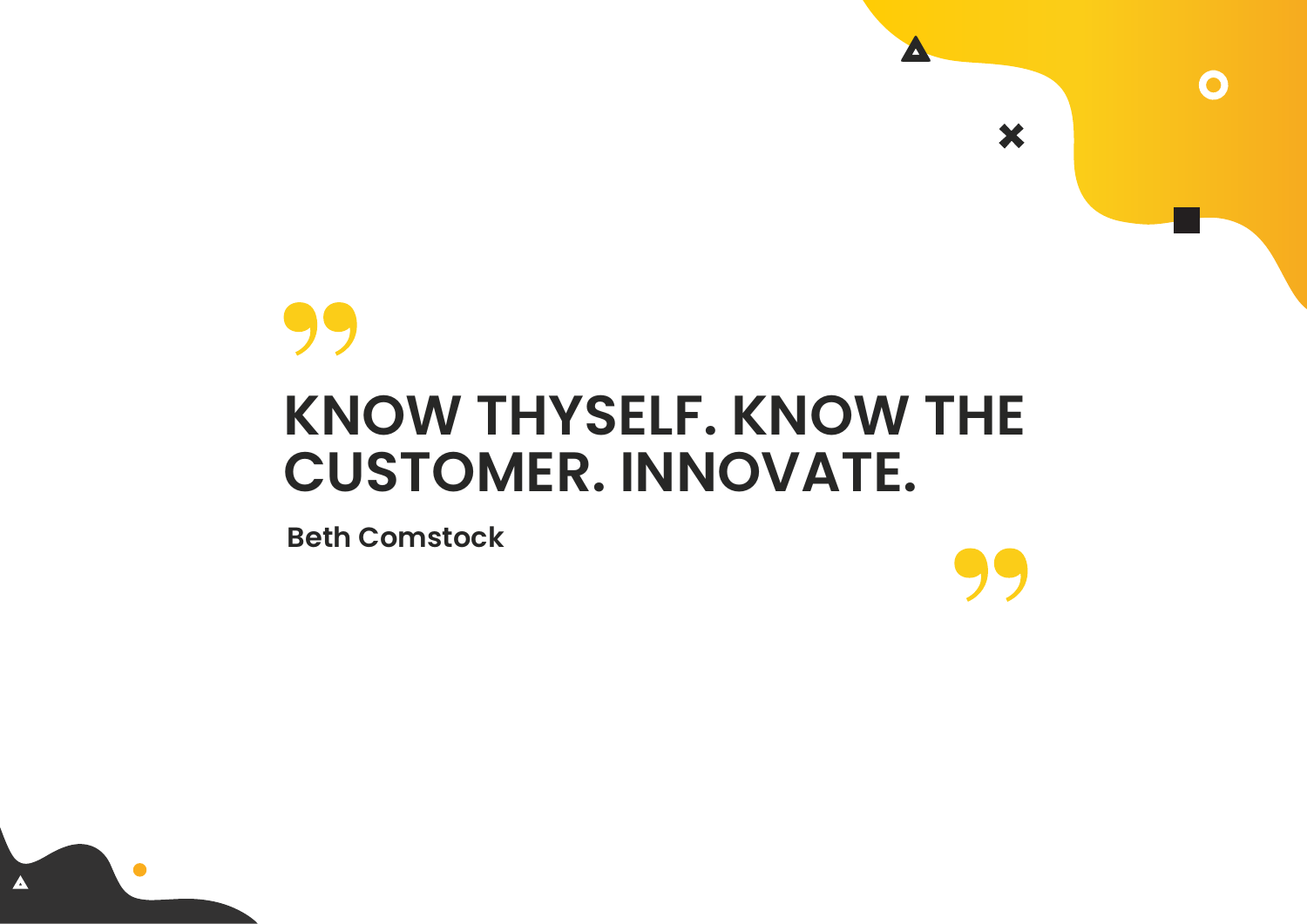# **GOOGLE ADS ADVERTISING (SEM)**

Google Ads campaigns are the advertising campaigns that are executed within the Google search engine and its partner websites. Within our services we offer campaigns that include:

- Search engine (search campaign)
- Google partner websites (display campaign)
- YouTube platform (video campaign)
- Mobile applications (Android, iOS)

At the beginning of a campaign, besides the budget and the goals, we define the keywords as well, and by looking at all those parameters we create ads. It is important to say that the quality of the website included in the campaign is one of the main factors for achieving success. For that reason, our advice is to make the website to be completely adjusted for users, to offer useful information that is easy to find and to represent your product or service in the right way.



So, before we engage with an agreement about the Ads campaign, we would need to review the website you want to promote, in order to be sure that the ad will bring appropriate results, or that we can give at least some kind of a guarantee that the campaign would give the optimal results.

In the end, you determine your own campaign budget, depending on your goals and desires. Our task is to design the whole campaign and carry out the best possible promotion within the agreed advertising channel. The base that you pay to Google would be increased by the amount of our commission, that could range from 20%, for high-end long-term campaigns, to 35%, for short-term campaigns with smaller (limited) budgets.

During the free analysis and consultation with our representative, you can define all the details of the advertising Google campaign that is going to suit you the most and achieve significant results on mutual satisfaction.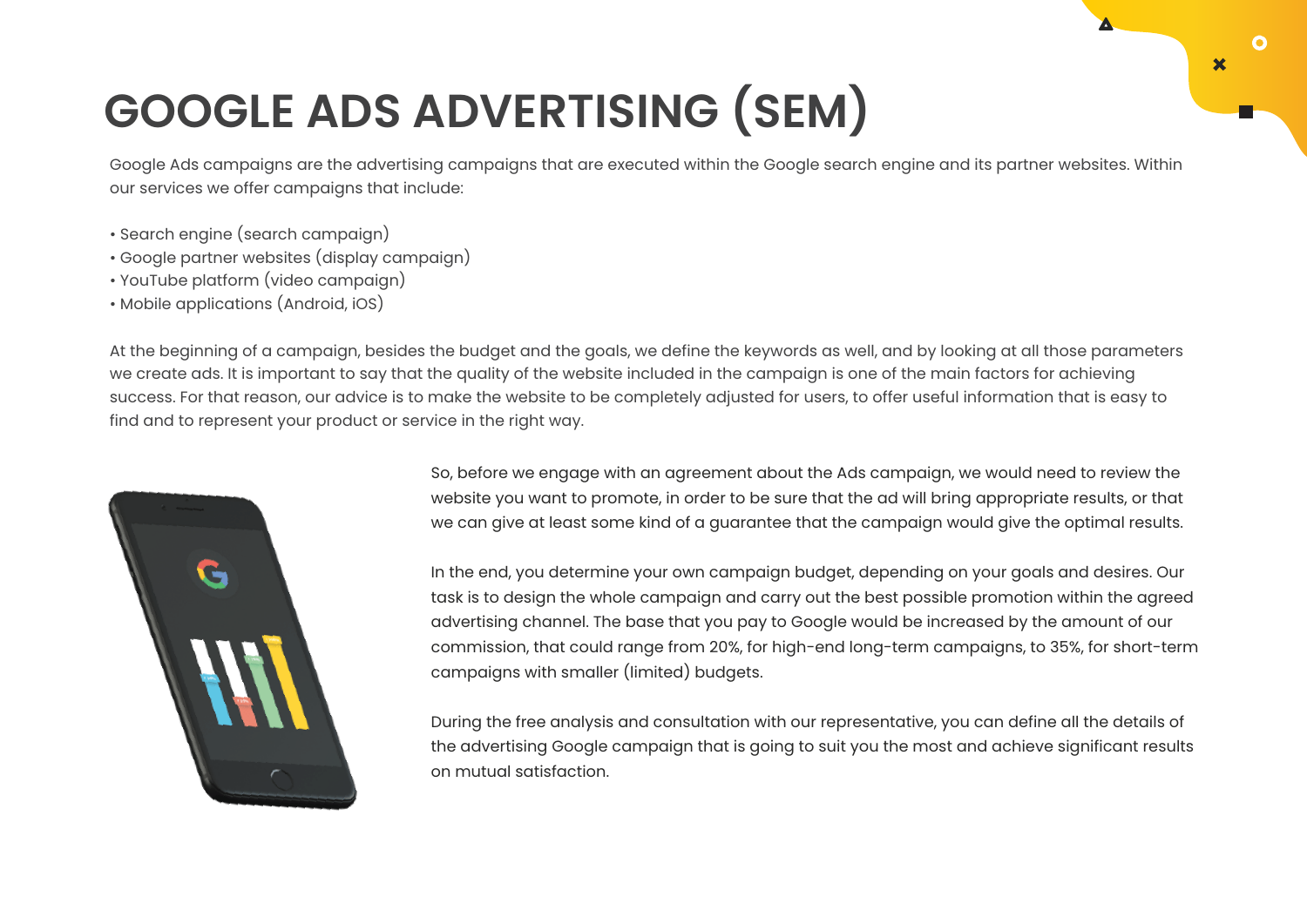# **IT IS MUCH EASIER TO DOUBLE**

# **THE BUSINESS SUCCESS BY ENLARGING THE NUMBER OF CONVERSIONS THAN BY DOUBLING VISITS.**

![](_page_12_Picture_2.jpeg)

×

 $\bigcap$ 

**Bryan Eisenberg**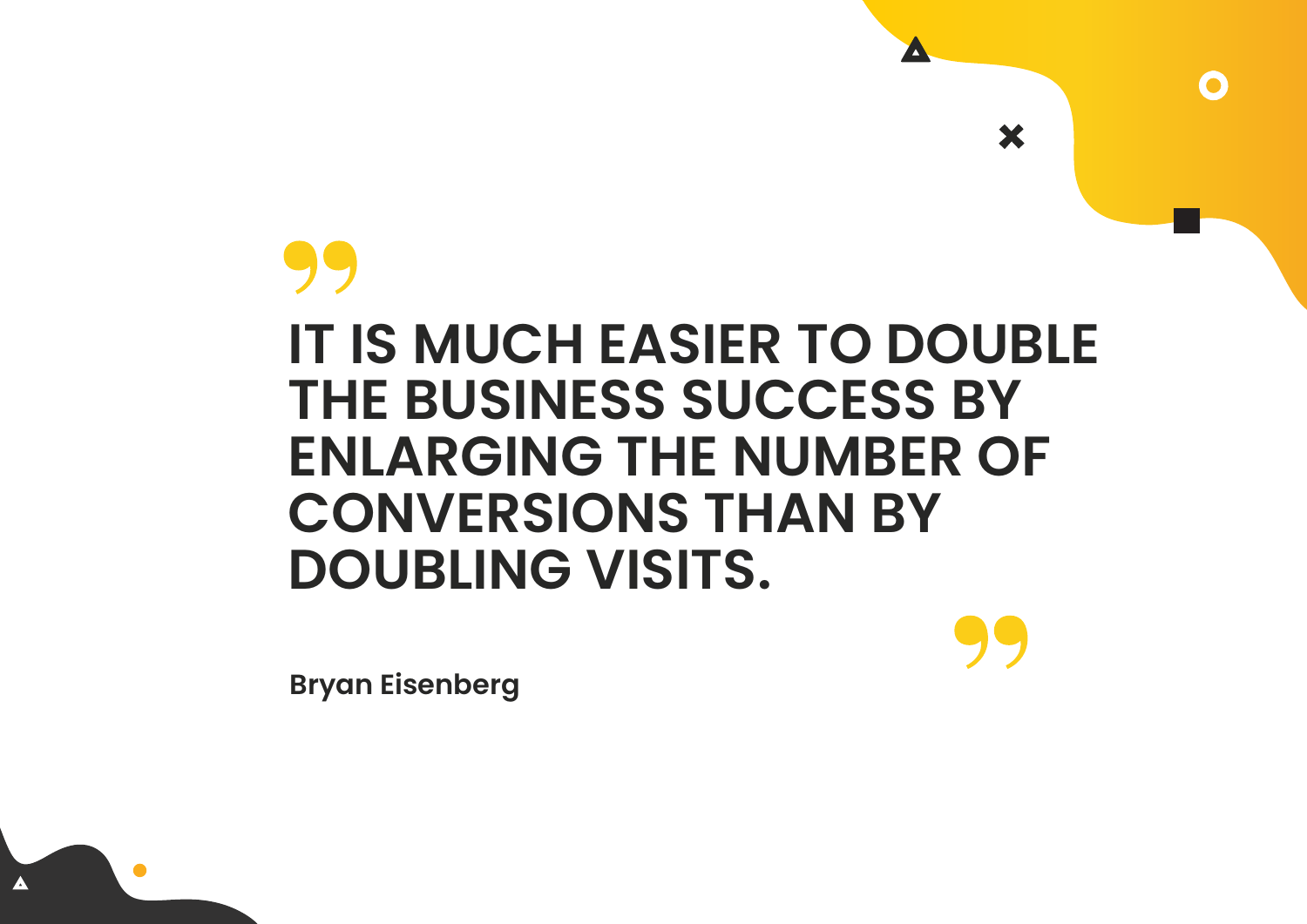## **COPYWRITING**

By engaging a professional copywriter for creating a new website or improving an existing one, you could save both time and money. The return on the marketing investment could multiply, which is important because no one wants a website that does not bring new customers or does not sell the products.

A well-written copy for a website or a blog is very powerful and often crucial when a user needs to decide whether they are going to give you their trust or not.

All the copies and articles created by the PopArt Studio team are unique and written to offer maximum value for users, which is one of the main conditions for a good website position within search engines such as Google, Yahoo, and Bing. By applying elements and writing techniques that are part of the good SEO practice, the copies and articles are recognized by the search engines and, therefore, have the chance to be better positioned, compared to the competition's articles. This could provide a higher visibility of the website, which would directly affect the increase in accessibility for a larger number of users, and it would clearly reflect upon the conversion rates.

We have created thousands of copies with great success so far. We have been writing the content in three languages (Serbian, English, and German), and we have collaborated with clients from around the world.

![](_page_13_Picture_5.jpeg)

Check out for yourself and see that we are a team of dedicated and creative young professionals, who are ready to create content for your project and turn your visitors into a service-users or product-buyers.

Within a free analysis and consultation framework, together with our representative, you can define the dynamics of writing, publishing, and promoting the articles, as well as the kind of content that would suit your business the most.

 $\overline{\mathbf{x}}$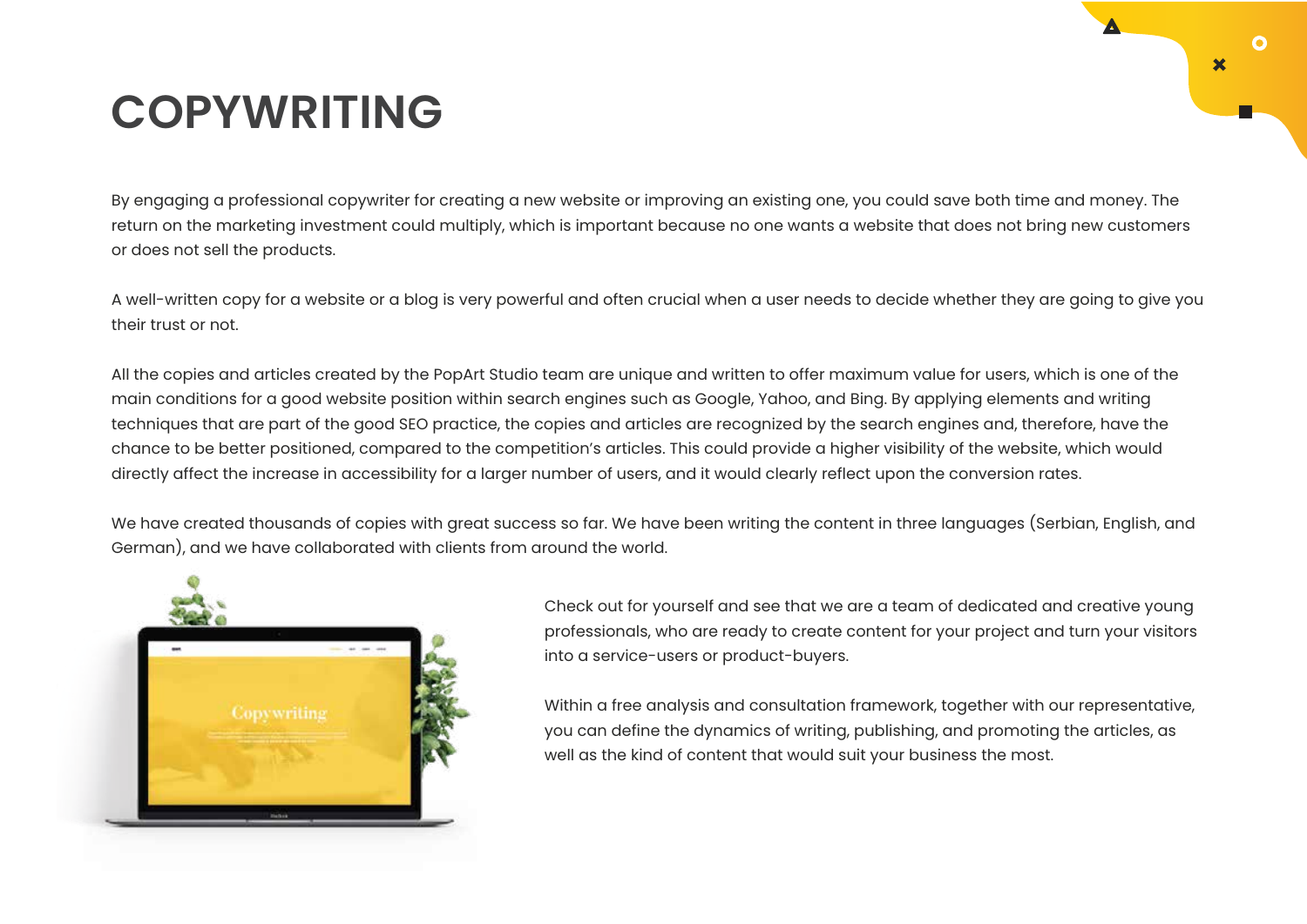# **DECIDE WHAT KIND OF AN IMPRESSION YOU WANT TO LEAVE YOUR READERS WITH.**

 $\bigcap$ 

×

**Robert Collier**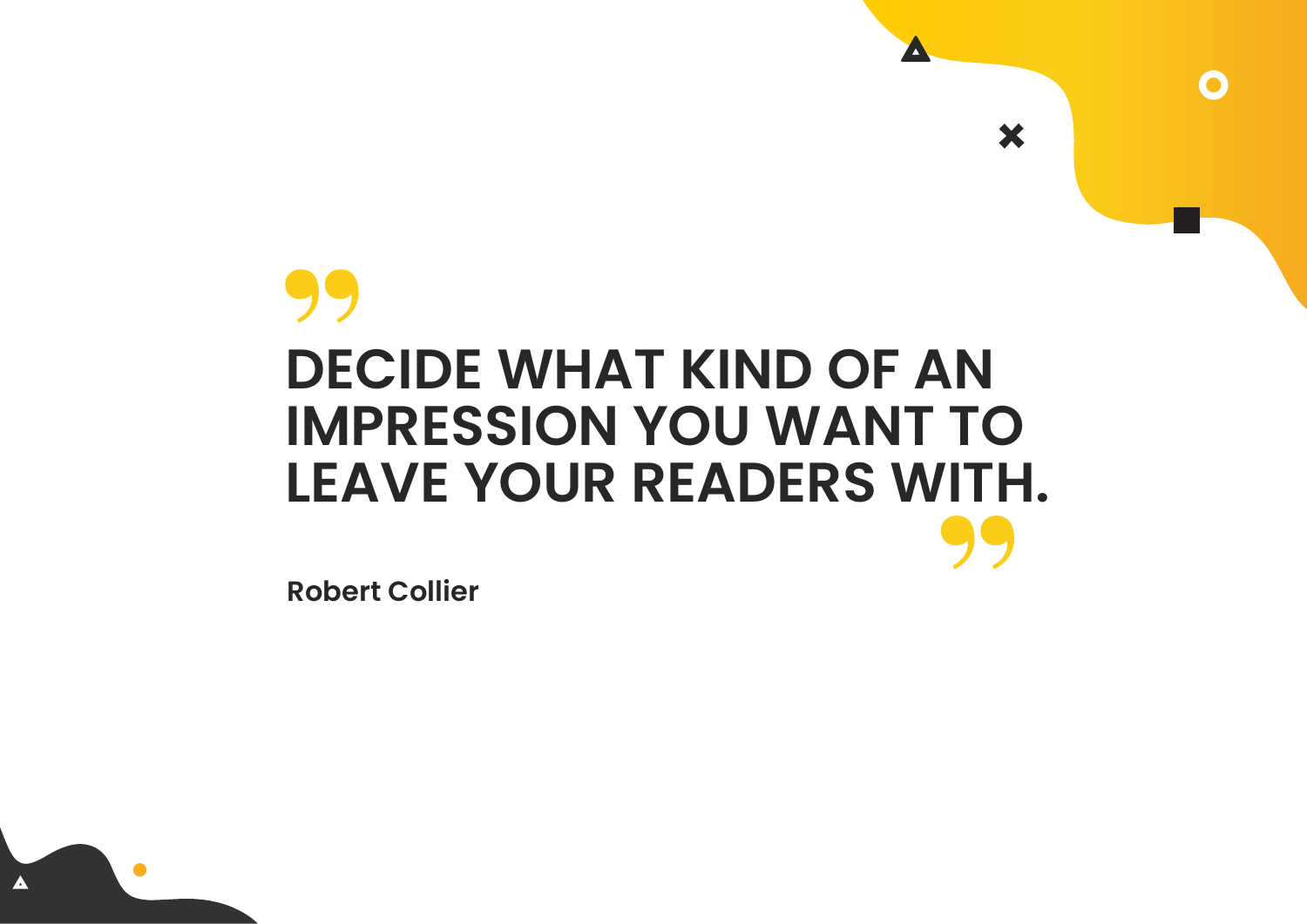# **LINERATOR**

# **WHY POPART STUDIO?**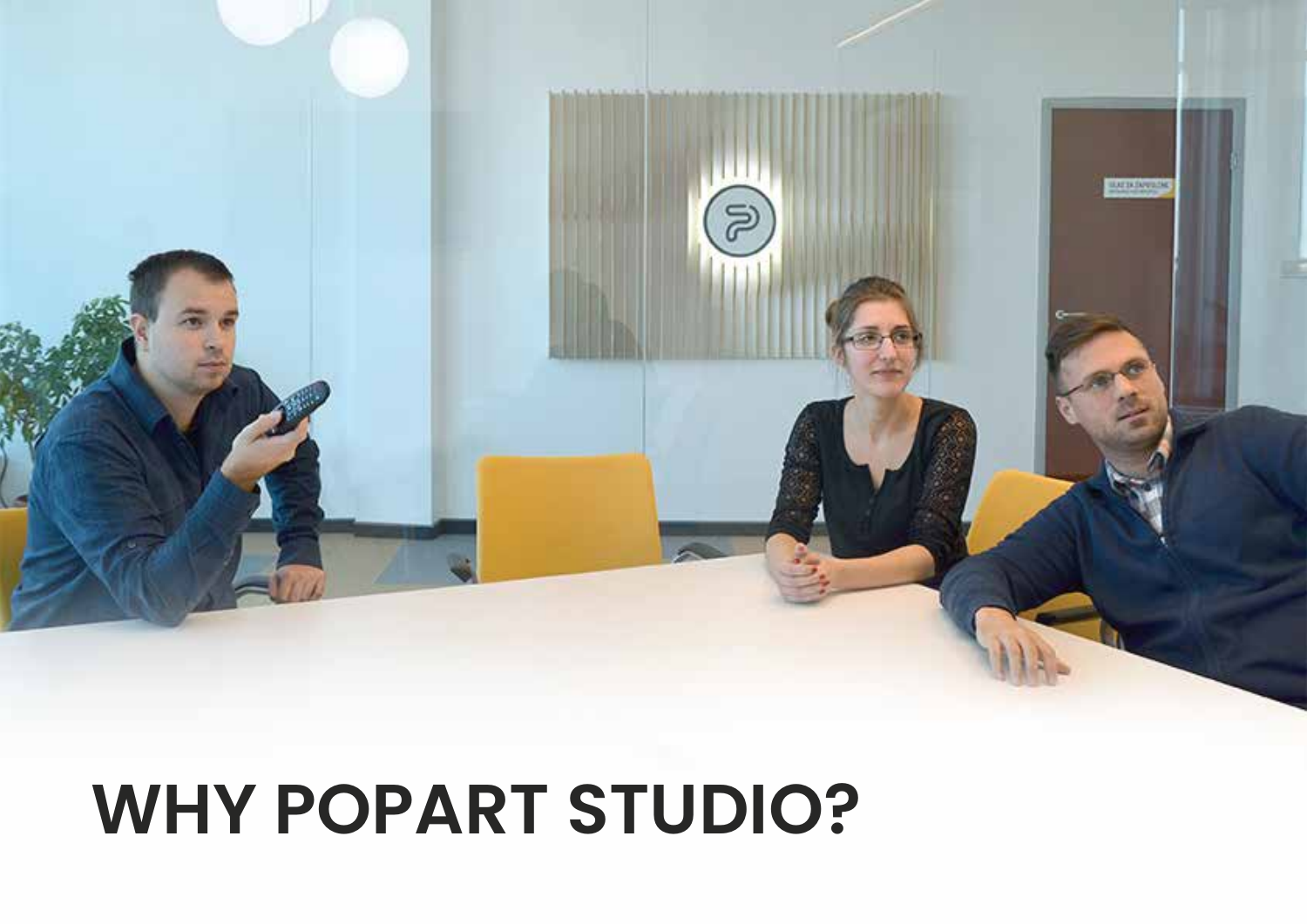## **PHILOSOPHY**

Our philosophy is to make each day better than the day before, and to make every step more profound than the ones before. We look up to those who are the best, and we try to accomplish even more than them. We also notice that more and more companies look up to us, which tells us a lot.

## **CLIENTS**

Clients that we collaborate with are bot small and large companies to whom we dedicate hours of our work. In combination with our experience, it brings victorious results.

As much as we make you and your brand visible and recognizable, we become so ourselves. Many people perceive internet marketing and website optimization (SEO) as something abstract and many tend to underestimate their significance.

You can see the SEO as one of your employees, as a member of your team who works every day throughout the year with the same goal as you do. SEO doesn't have days off, vacations, or sick days. SEO is perfect and tireless.

## **100% TRANSPARENCY**

Every activity is being recorded, so:

- You get detailed, professional reports on a monthly basis
- You can arrange the reporting on demand
- You are not bound by a contract, so you can always allocate the resources according to your needs

## **PREMIUM RESULTS**

We define strategy together with you, and we choose the aspect to focus on, which means:

- Much better placement for the keywords
- Raising the number of visits to your website and the number of conversions

- Enlarging the number of followers on your Facebook business page

![](_page_16_Picture_16.jpeg)

А

 $\overline{\mathbf{x}}$